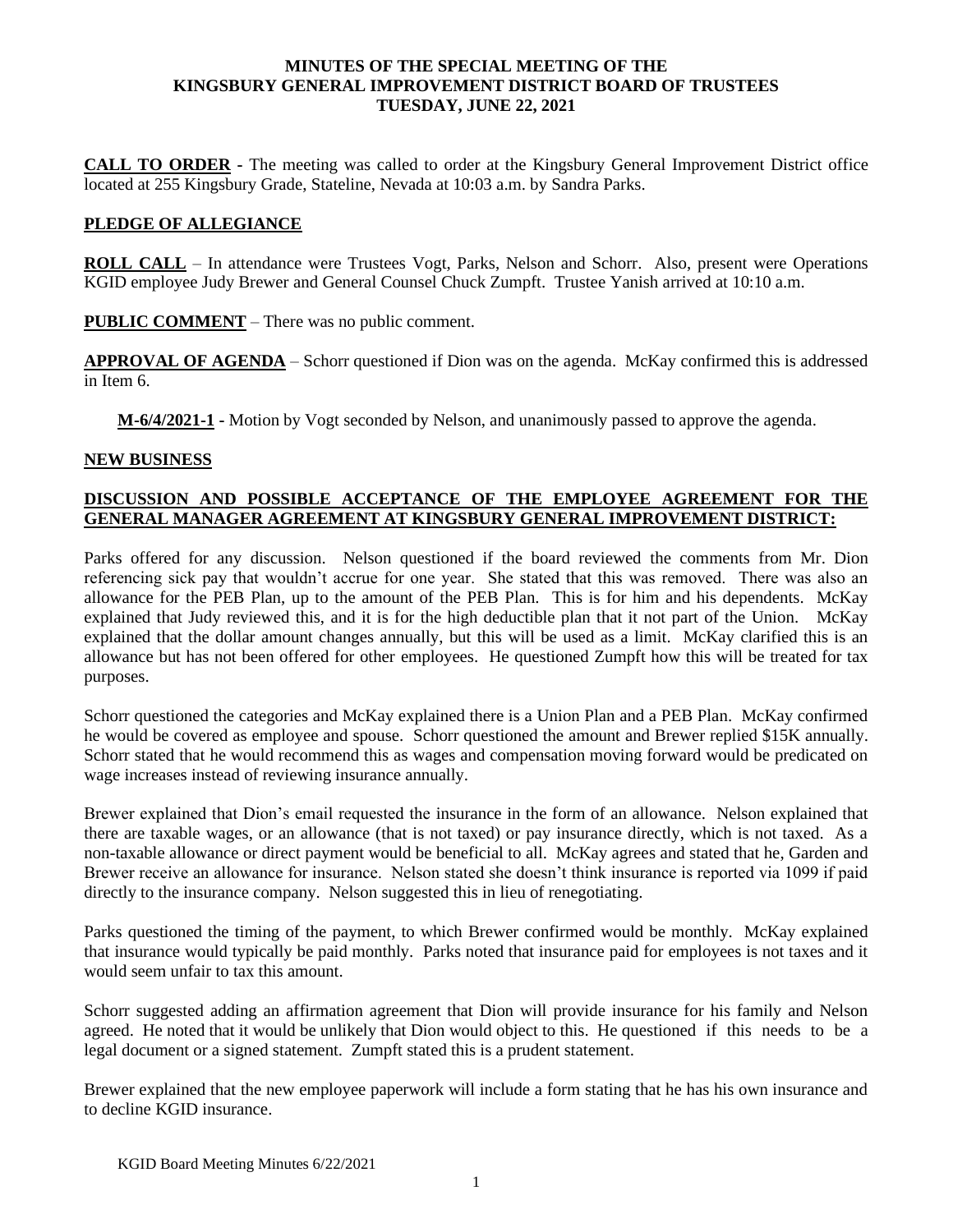Parks offered for any comments from Yanish. She offered for public comment; there was none. Hancock confirmed he has no comment and noted it was difficult to hear. The Board offered to speak up. There was no further board comment.

**M-6/4/2021-2 -** Motion by Schorr, seconded by Nelson, and passed for the acceptance of employment of Mitch Dion as General Manager at Kingsbury General Improvement District. Yanish opposed.

Schorr stated that he is proud of the Board for the work done to negotiate with Mr. Dion. He noted the prior applications and commended the functioning of the Board. He appreciated McKay and the staff for application review and hours spent on the process. He noted the Board's disagreements are always respectful and commended everyone.

Vogt reiterated Schorr's comments regarding the hard work from the Board. She noted the board is commendable and despite a four to one vote, Dion should see the Board is respectful and knowledgeable. Despite Yanish's vote, she feels Dion will see that she is a knowledgeable and respectful Board Member. She speculated that he will be happy among the Board and appreciate the working process.

## **DISCUSSION OF POSSIBLE APPROVAL OF COMPENSATION PACKAGE FOR CAMERON McKay FOR TRANSITION/INTERIM MANAGEMENT**

Parks offered for board discussion or comments from McKay. McKay confirmed he has reviewed the contract and has no issues except the change in his name.

Schorr requested clarification regarding the length of the contract. McKay explained that the contract is for no longer than 90-days. Schorr requested additional information. McKay explained that he will provide 2-weeks' notice regarding his schedule. He anticipates daily attendance with the exception of Rotary or other appointments until Dion is present. McKay will reduce attendance during the transition.

Schorr questioned Dion's start date, which the Board indicated to be July 27, 2021. Schorr questioned the additional 2-month employment discussion with Dion. McKay explained that this was not discussed as Dion wasn't officially hired. This will be addressed at a later date. McKay added that the contract allows for further assistance to Dion, if needed. Parks added that the contract could be terminated in two weeks by either party. McKay explained that he expects to be finished by Labor Day. Parks agreed.

Parks offered for any public comment.

Hancock explained that this is an at will contract and the two-week cancellation is confusing. He doesn't feel two weeks' notice is necessary and questioned where this is referenced in the contract. Hancock verified with Zumpft that if McKay's services aren't needed, he does not get paid. Hancock thanked Zumpft.

Parks offered for additional public comment; there was none. She offered for additional discussion.

Nelson reviewed the contract and determined it to be acceptable. She thanked McKay for staying on during the transition and working with Dion and the Board. Parks also thanked McKay. He thanked the Board.

Parks questioned the process and Brewer confirmed that Dion has a copy, and we are currently reviewing McKay's.

Parks offered for additional discussion; there was none.

**M-6/22/2021-2 -** Motion by Parks, seconded by Nelson, and unanimously passed to approve the package to Cameron McKay transition/interim contract.

McKay thanked the board.

KGID Board Meeting Minutes 6/22/2021